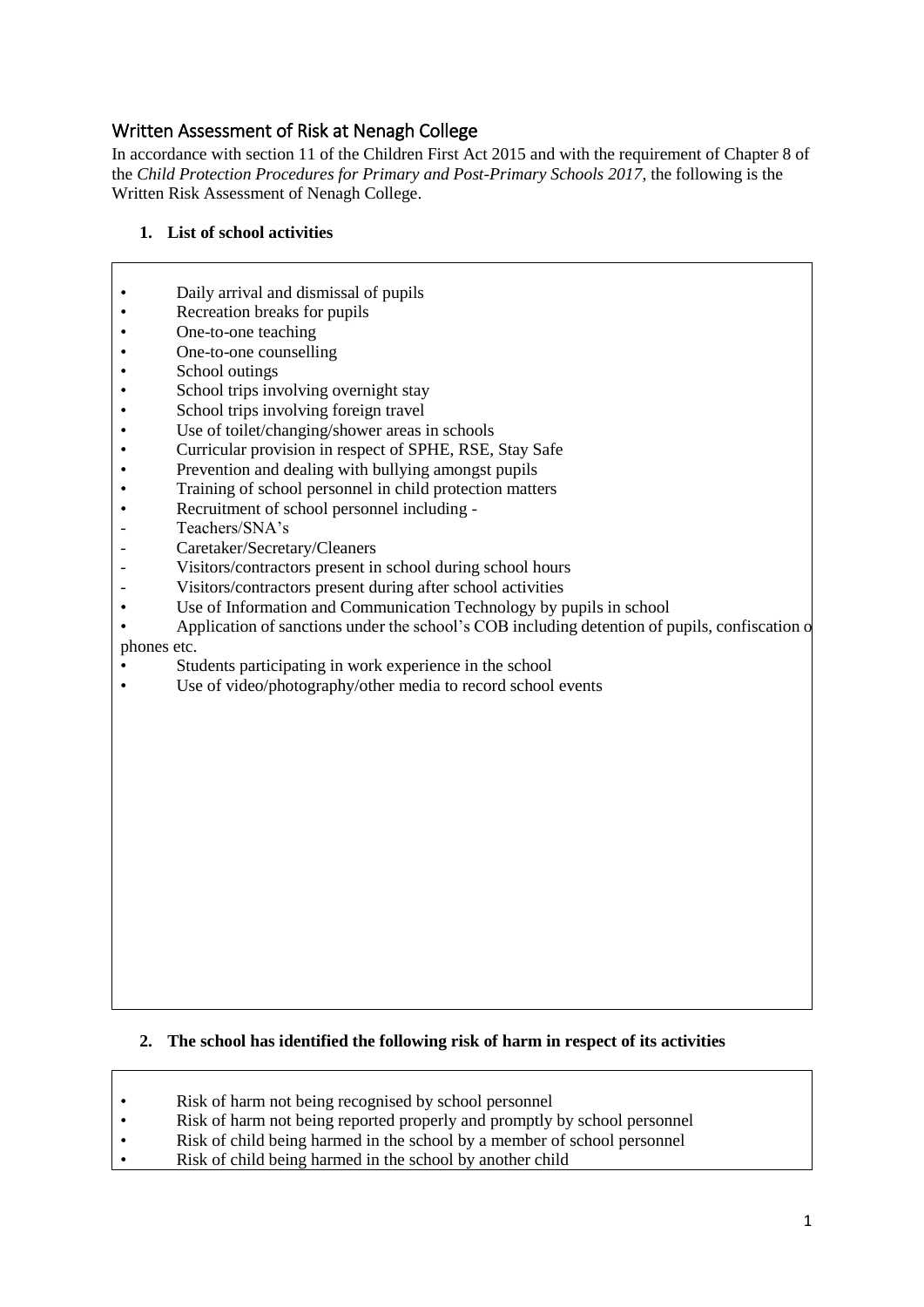Risk of child being harmed by a member of school personnel, a member of staff of another organisation or other person while child participating in out of school activities e.g. school trip, swimming lessons

- Risk of harm due to bullying of child
- Risk of harm due to inadequate supervision of children in school
- Risk of harm due to inadequate supervision of children while attending out of school activitie

Risk of harm due to inappropriate relationship/communications between child and another child or adult

• Risk of harm due to children inappropriately accessing/using computers, social media, phone and other devices while at school

- Risk of harm to children with SEN who have particular vulnerabilities
- Risk of harm in one-to-one teaching, counselling, coaching situation

• Risk of harm caused by member of school personnel communicating with pupils in appropriate manner via social media, texting, digital device or other manner

Risk of harm caused by member of school personnel accessing/circulating inappropriate material via social media, texting, digital device or other manner

#### **3. The school has the following procedures in place to address the risks of harm identified in this assessment**

• All school personnel are provided with a copy of the school's Child Safeguarding **Statement** 

- The Child Protection Procedures for Primary and Post-Primary Schools 2017 are made available to all school personnel
- School Personnel are required to adhere to the Child Protection Procedures for Primary and Post-Primary Schools 2017, all registered teaching staff are required to adhere to the Children First Act 2015
- The school implements in full the Wellbeing Programme at Junior Cycle, including SPHE
- The school has an Anti-Bullying Policy which fully adheres to the requirements of the Department's Anti-Bullying Procedures for Primary and Post-Primary Schools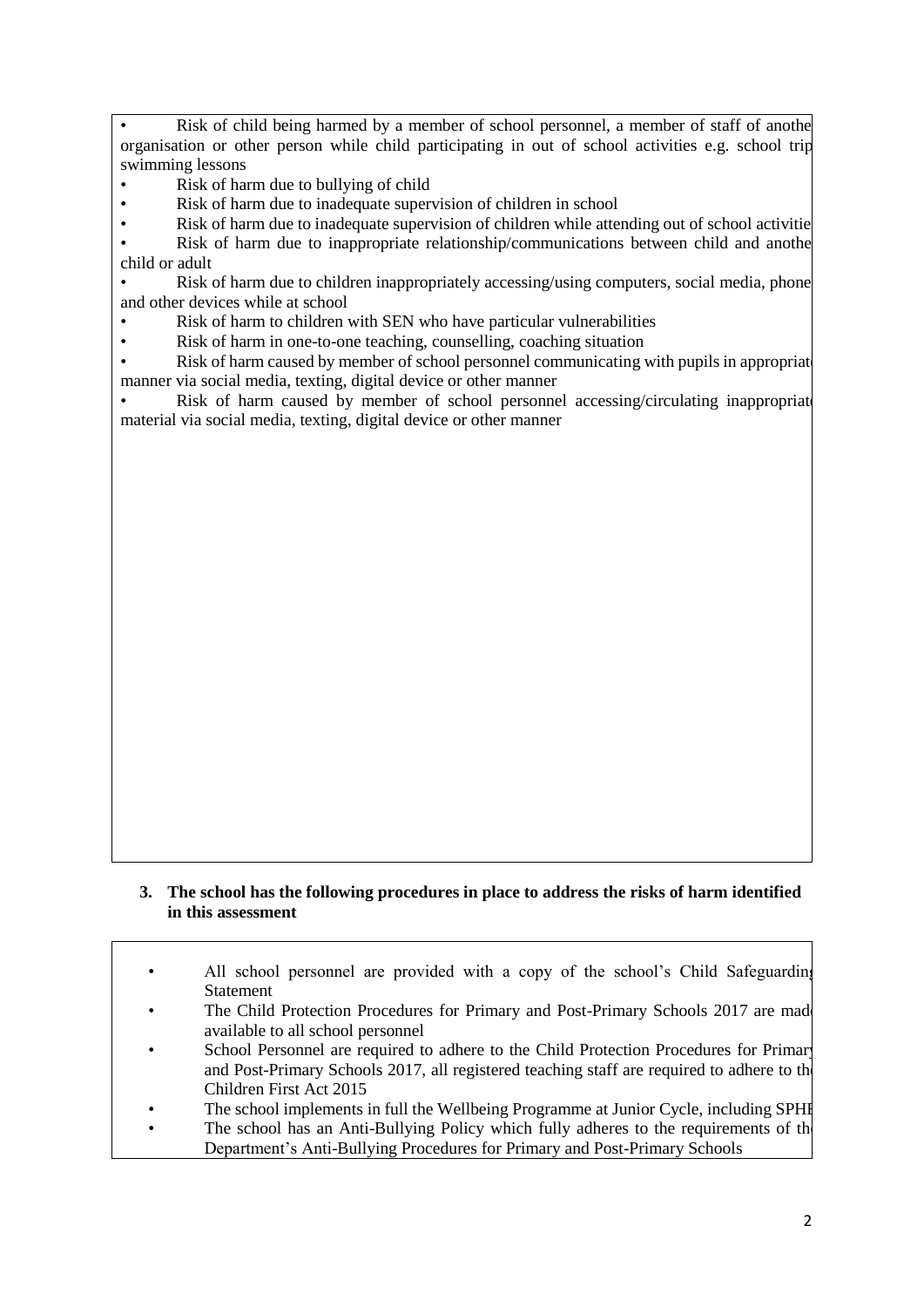- The school has a yard/playground supervision policy to ensure appropriate supervision of children during, assembly, dismissal and breaks and in respect of areas such as toilets, changing rooms etc.
	- The school has in place a policy and clear procedures in respect of school outings
	- The school has a Health and safety policy
	- The school ensures that all staff adhere to the code of conduct as required by the Teaching Council
	- The school ensures that the staff are aware of Circular 71 / 2014
	- The school has a Special Educational Needs policy
- The school -
	- Has provided each member of school staff with a copy of the school's Child Safeguarding Statement
	- Ensures all new staff are provided with a copy of the school's Child Safeguarding Statement
	- Encourages staff to avail of relevant training
	- Encourages board of management members to avail of relevant training
	- Maintains records of all staff and board member training
	- The school has in place a code of behaviour for pupils
	- The school has in place an ICT policy in respect of usage of ICT by pupils
- The school has in place a mobile phone policy in respect of usage of mobile phones by pupils
- The school has in place a Critical Incident Management Plan
- The school has in place a policy and clear procedures for one-to-one teaching activities
- The school has in place a policy and procedures for one-to-one counselling
- The school has in place a policy and procedures in respect of student teacher placements
- The school has in place a policy and procedures in respect of pupils of the school undertaking work experience in external organisations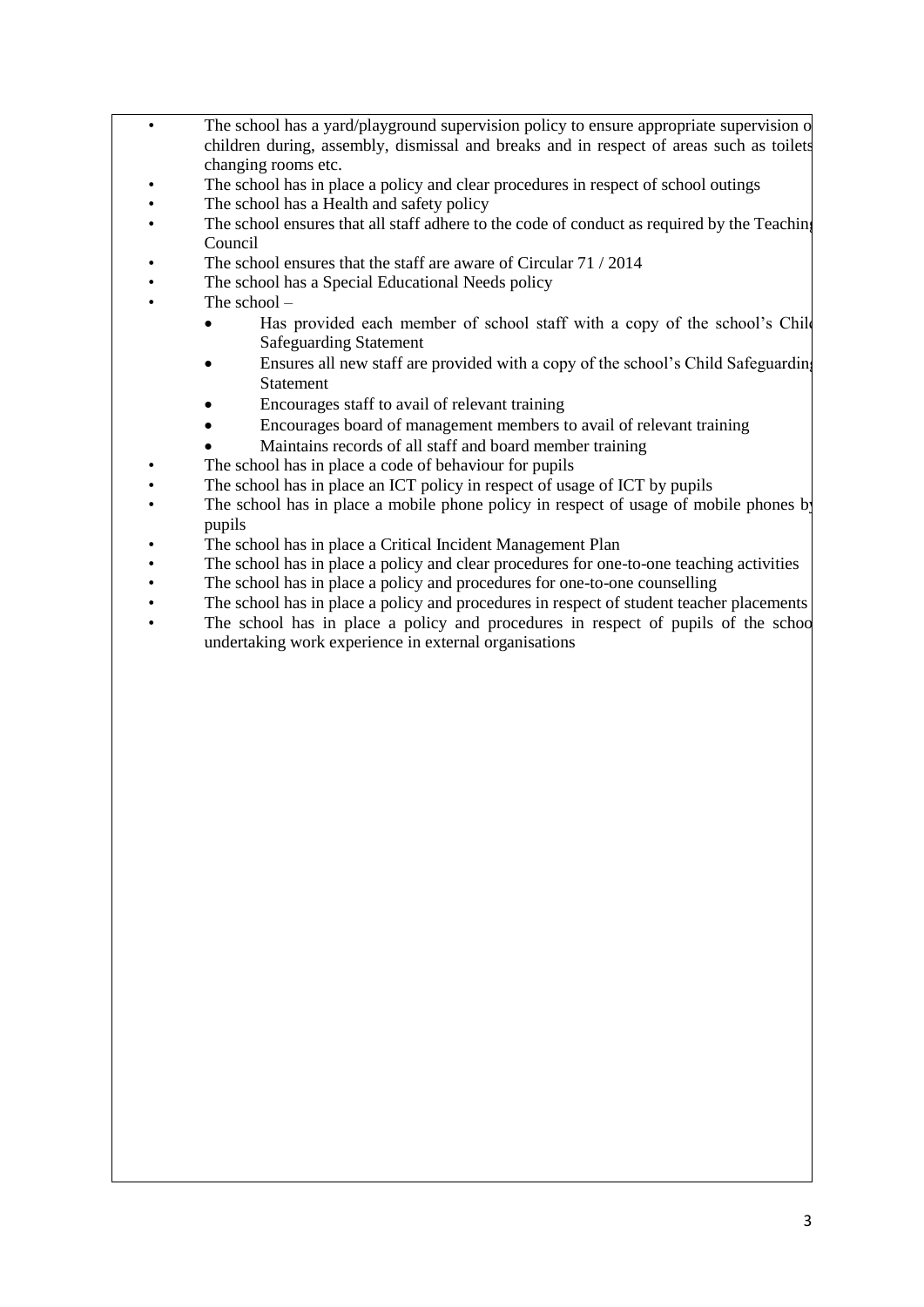**Important Note:** It should be noted that risk in the context of this risk assessment is the risk of "harm" as defined in the Children First Act 2015 and not general health and safety risk. The definition of harm is set out in Chapter 4 of the *Child Protection Procedures for Primary and Post- Primary Schools 2017*

In undertaking this risk assessment, the board of management has endeavoured to identify as far as possible the risks of harm that are relevant to this school and to ensure that adequate procedures are in place to manage all risks identified. While it is not possible to foresee and remove all risk of harm, the school has in place the procedures listed in this risk assessment to manage and reduce risk to the greatest possible extent.

This risk assessment has been completed by the Board of Management on 14th December 2017. It shall be reviewed as part of the school's annual review of its Child Safeguarding Statement.

Signed: Date:

Chairperson, Board of Management

Signed: Date:

Principal/Secretary to the Board of Management

## Child Safeguarding Statement:

Nenagh College is a post-primary school providing primary/post-primary education to pupils from Junior Infants to Sixth Class/First Year to Leaving Certificate Year (delete as appropriate).

In accordance with the requirements of the Children First Act 2015, Children First: National Guidance for the Protection and Welfare of Children 2017, the Child Protection Procedures for Primary and Post Primary Schools 2017 and Tusla Guidance on the preparation of Child Safeguarding Statements, the Board of Management of [insert school name] has agreed the Child Safeguarding Statement set out in this document.

- 1 The Board of Management has adopted and will implement fully and without modification the Department's Child Protection Procedures for Primary and Post Primary Schools 2017 as part of this overall Child Safeguarding Statement
- **2** The Designated Liaison Person (DLP) is **Mr**. **Damien Kennedy**
- **3** The Deputy Designated Liaison Person (Deputy DLP is **Ms. Ann Melley**
- 4 The Board of Management recognises that child protection and welfare considerations permeate all aspects of school life and must be reflected in all of the school's policies, procedures, practices and activities In its policies, procedures, practices and activities, the school will adhere to the following principles of best practice in child protection and welfare:

The school will:

- recognise that the protection and welfare of children is of paramount importance, regardless of all other considerations;
- fully comply with its statutory obligations under the Children First Act 2015 and other relevant legislation relating to the protection and welfare of children;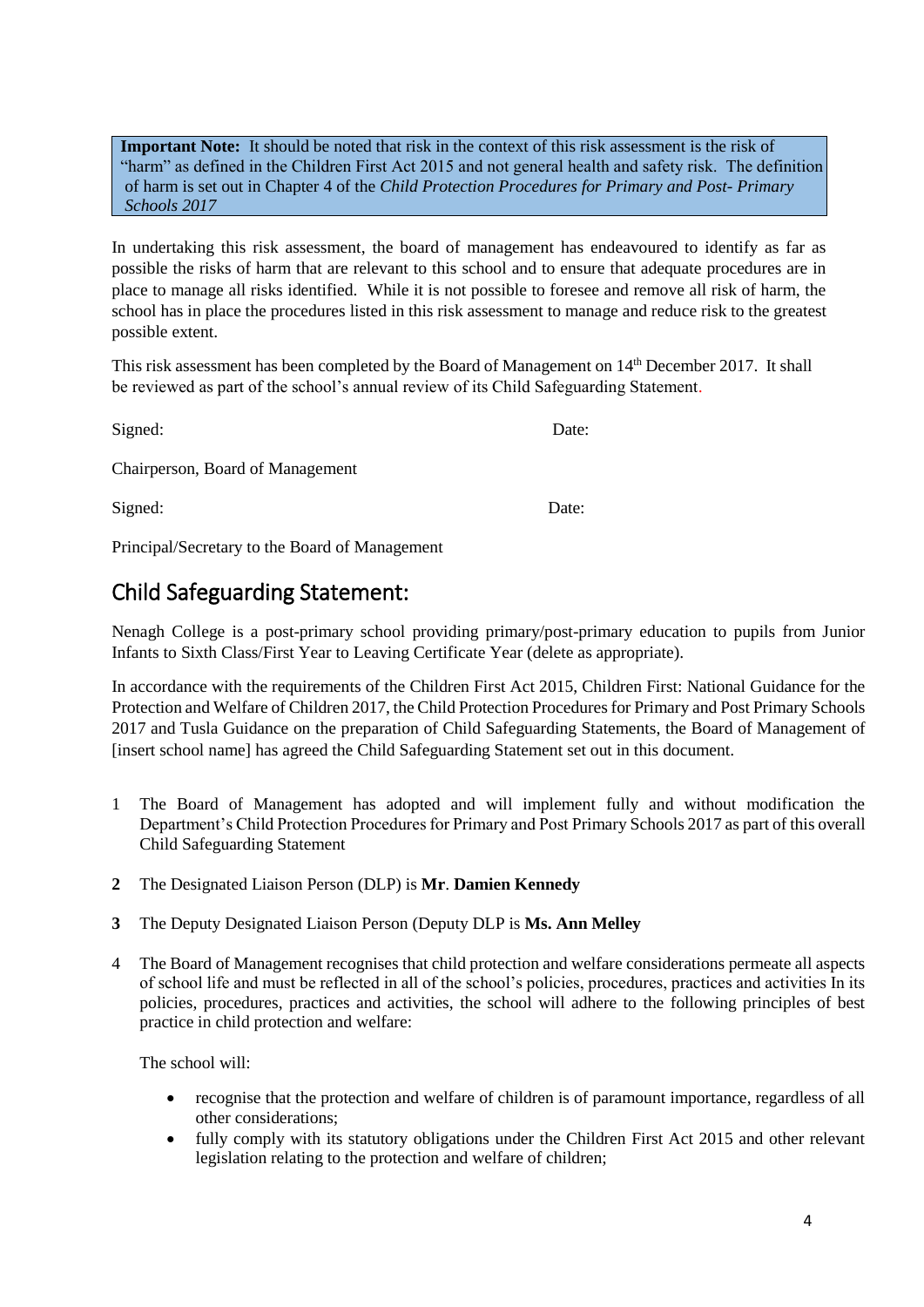- fully co-operate with the relevant statutory authorities in relation to child protection and welfare matters
- adopt safe practices to minimise the possibility of harm or accidents happening to children and protect workers from the necessity to take unnecessary risks that may leave themselves open to accusations of abuse or neglect;
- develop a practice of openness with parents and encourage parental involvement in the education of their children; and
- fully respect confidentiality requirements in dealing with child protection matters.

The school will also adhere to the above principles in relation to any adult pupil with a special vulnerability.

- 5 The following procedures/measures are in place:
	- In relation to any member of staff who is the subject of any investigation (howsoever described) in respect of any act, omission or circumstance in respect of a child attending the school, the school adheres to the relevant procedures set out in Chapter 7 of the Child Protection Procedures for Primary and Post-Primary Schools 2017 and to the relevant agreed disciplinary procedures for school staff which are published on the DES website.
	- In relation to the selection or recruitment of staff and their suitability to work with children, the school adheres to the statutory vetting requirements of the National Vetting Bureau (Children and Vulnerable Persons) Acts 2012 to 2016 and to the wider duty of care guidance set out in relevant Garda vetting and recruitment circulars published by the DES and available on the DES website.
	- In relation to the provision of information and, where necessary, instruction and training, to staff in respect of the identification of the occurrence of harm (as defined in the 2015 Act) the school-
		- ➢ Has provided each member of staff with a copy of the school's Child Safeguarding Statement
		- ➢ Ensures all new staff are provided with a copy of the school's Child Safeguarding Statement
		- $\triangleright$  Encourages staff to avail of relevant training
		- ➢ Encourages Board of Management members to avail of relevant training
		- ➢ The Board of Management maintains records of all staff and Board member training
	- In relation to reporting of child protection concerns to Tusla, all school personnel are required to adhere to the procedures set out in the Child Protection Procedures for Primary and Post-Primary Schools 2017, including in the case of registered teachers, those in relation to mandated reporting under the Children First Act 2015.
	- In this school the Board has appointed the above named DLP as the "relevant person" (as defined in the Children First Act 2015) to be the first point of contact in respect of the child safeguarding statement.
	- All registered teachers employed by the school are mandated persons under the Children First Act 2015.
	- In accordance with the Children First Act 2015, the Board has carried out an assessment of any potential for harm to a child while attending the school or participating in school activities. A written assessment setting out the areas of risk identified and the school's procedures for managing those risks is attached as an appendix to this statement.
	- The various procedures referred to in this Statement can be accessed via the school's website, the DES website or will be made available on request by the school.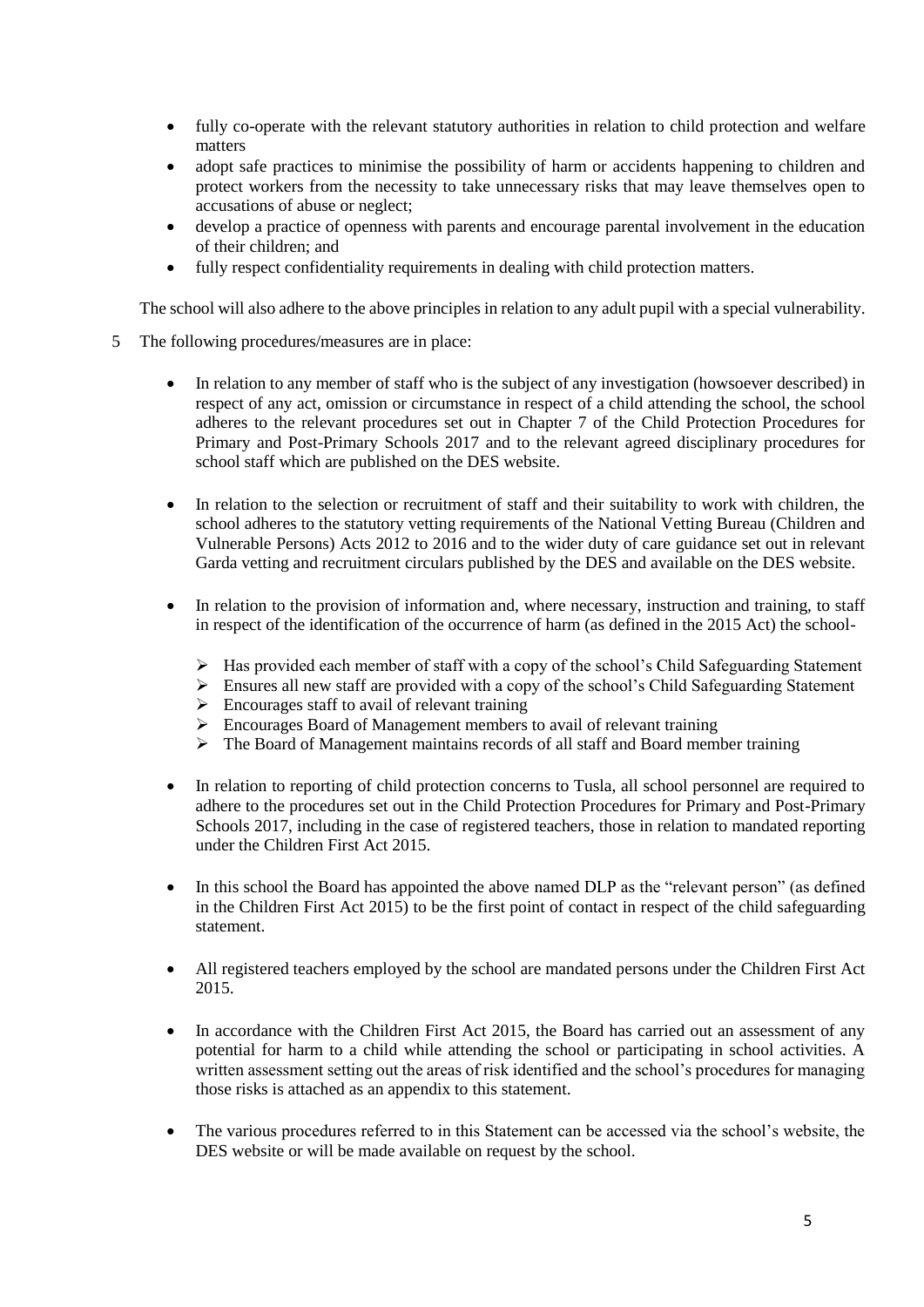**Note:** The above is not intended as an exhaustive list. Individual Boards of Management shall also include in this section such other procedures/measures that are of relevance to the school in question.

- 6 This statement has been published on the school's website and has been provided to all members of school personnel, the Parents' Association (if any) and the patron. It is readily accessible to parents and guardians on request. A copy of this Statement will be made available to Tusla and the Department if requested.
- 7 This Child Safeguarding Statement will be reviewed annually or as soon as practicable after there has been a material change in any matter to which this statement refers.

This Child Safeguarding Statement was adopted by the Board of Management on 14<sup>th</sup> December 2017.

Signed: Signed: Chairperson of Board of Management Principal/Secretary to the Board of Management

Date: Date:

### Checklist for Review of the Child Safeguarding Statement:

The *Child Protection Procedures for Primary and Post-Primary Schools 2017* require the Board of Management must undertake a review of its Child Safeguarding Statement and that the following checklist shall be used for this purpose. The review must be completed every year or as soon as practicable after there has been a material change in any matter to which the Child Safeguarding Statement refers. Undertaking an annual review will also ensure that a school also meets its statutory obligation under section 11(8) of the Children First Act 2015, to review its Child Safeguarding Statement every two years.

The checklist is designed as an aid to conducting this review and is not intended as an exhaustive list of the issues to be considered. Individual Boards of Management shall include other items in the checklist that are of relevance to the school in question.

As part of the overall review process, Boards of Management should also assess relevant school policies, procedures, practices and activities vis - a - vis their adherence to the principles of best practice in child protection and welfare as set out in the school's Child Safeguarding Statement, the Children First Act 2015 and the *Child Protection Procedures for Primary and Post-Primary Schools 2017.*

|    |                                                                                           | Yes/No |
|----|-------------------------------------------------------------------------------------------|--------|
|    | Has the Board formally adopted a Child Safeguarding Statement in accordance with the      | ۷      |
|    | 'Child Protection Procedures for Primary and Post Primary Schools 2017'?                  |        |
|    | 2. As part of the school's Child Safeguarding Statement, has the Board formally adopted,  |        |
|    | without modification, the 'Child Protection Procedures for Primary and Post Primary       |        |
|    | Schools 2017"?                                                                            |        |
|    | 3. Does the school's Child Safeguarding Statement include a written assessment of risk as |        |
|    | required under the Children First Act 2015?                                               |        |
| 4. | Has the Board reviewed and updated where necessary the written assessment of risk as      |        |
|    | part of this overall review?                                                              |        |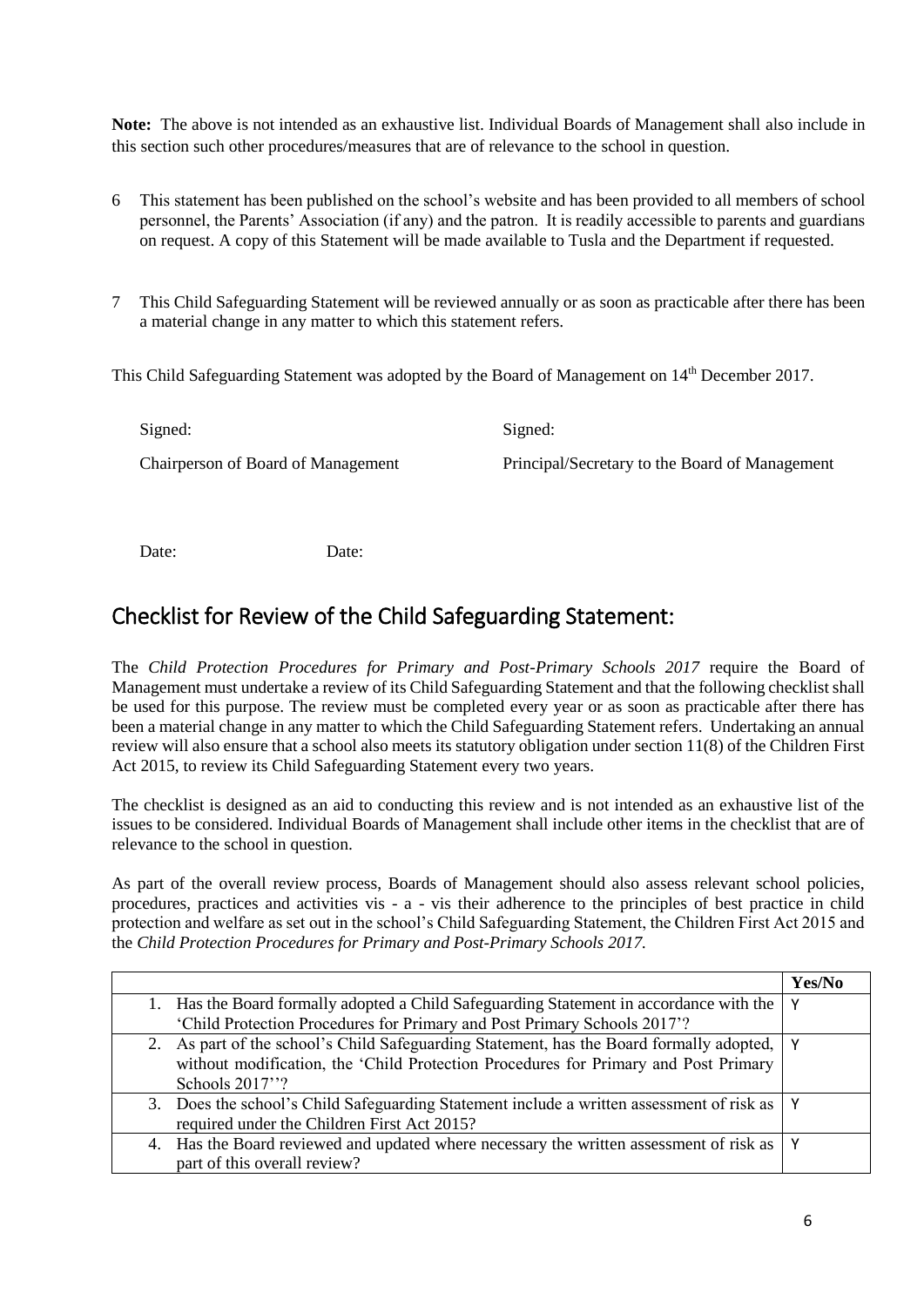|                                                                                                                                                                                                                                                                                | Yes/No |
|--------------------------------------------------------------------------------------------------------------------------------------------------------------------------------------------------------------------------------------------------------------------------------|--------|
| Has the DLP attended available child protection training?<br>5.                                                                                                                                                                                                                | Y      |
| Has the Deputy DLP attended available child protection training?<br>6.                                                                                                                                                                                                         | Υ      |
| 7.<br>Have any members of the Board attended child protection training?                                                                                                                                                                                                        | Υ      |
| Are there both a DLP and a Deputy DLP currently appointed?<br>8.                                                                                                                                                                                                               | Υ      |
| Are the relevant contact details (Tusla and An Garda Síochána) to hand?<br>9.                                                                                                                                                                                                  | Y      |
| 10. Has the Board arrangements in place to communicate the school's Child Safeguarding<br>Statement to new school personnel?                                                                                                                                                   | Υ      |
| 11. Is the Board satisfied that all school personnel have been made aware of their<br>responsibilities under the 'Child Protection Procedures for Primary and Post Primary<br>Schools 2017' and the Children First Act 2015?                                                   | Υ      |
| 12. Has the Board received a Principal's Child Protection Oversight Report at each Board<br>meeting held since the last review was undertaken?                                                                                                                                 | Υ      |
| 13. Since the Board's last review, was the Board informed of any child protection reports<br>made to Tusla/An Garda Síochána by the DLP?                                                                                                                                       | Υ      |
| 14. Since the Board's last review, was the Board informed of any cases where the DLP<br>sought advice from Tusla/and as a result of this advice, no report to the HSE was made?                                                                                                | Υ      |
| 15. Since the Board's last review, was the Board informed of any cases where an allegation<br>of abuse or neglect was made against any member of school personnel?                                                                                                             | N      |
| 16. Has the Board been provided with and reviewed all documents relevant to the Principal's<br><b>Child Protection Oversight Report?</b>                                                                                                                                       | Υ      |
| 17. Is the Board satisfied that the child protection procedures in relation to the making of<br>reports to Tusla/An Garda Síochána were appropriately followed in each case reviewed?                                                                                          | N/A    |
| 18. Is the Board satisfied that, since the last review, all appropriate actions are being or have<br>been taken in respect of any member of school personnel against whom an allegation of<br>abuse or neglect has been made?*                                                 | N/A    |
| 19. Were child protection matters reported to the Board appropriately recorded in the Board<br>minutes?                                                                                                                                                                        | Υ      |
| 20. Is the Board satisfied that all records relating to child protection are appropriately filed<br>and stored securely?                                                                                                                                                       | Υ      |
| 21. Has the Board been notified by any parent in relation to that parent not receiving the<br>standard notification required under section 5.6 of the 'Child Protection Procedures for<br>Primary and Post Primary Schools 2017'                                               | N      |
| 22. In relation to any cases identified at question 21 above, has the Board ensured that any<br>notifications required section 5.6 of the 'Child Protection Procedures for Primary and<br>Post Primary Schools 2017' were subsequently issued by the DLP?                      | N/A    |
| 23. Has the Board ensured that the Parents' Association (if any), has been provided with the<br>school's Child Safeguarding Statement?                                                                                                                                         | Y      |
| 24. Has the Board ensured that the patron has been provided with the school's Child<br><b>Safeguarding Statement?</b>                                                                                                                                                          | Y      |
| 25. Has the Board ensured that the school's Child Safeguarding Statement is available to<br>parents on request?                                                                                                                                                                | Y      |
| 26. Has the Board ensured that the Stay Safe programme is implemented in full in the<br>school? (applies to primary schools)                                                                                                                                                   | N/A    |
| 27. Has the Board ensured that the Wellbeing Programme for Junior Cycle students is<br>implemented in full in the school? (applies to post-primary schools)                                                                                                                    | Y      |
| 28. Has the Board ensured that the SPHE curriculum is implemented in full in the school?                                                                                                                                                                                       | Υ      |
| 29. Is the Board satisfied that the statutory requirements for Garda Vetting have been met in<br>respect of all school personnel (employees and volunteers)?*                                                                                                                  | Υ      |
| 30. Is the Board satisfied that the Department's requirements in relation to the provision of<br>a child protection related statutory declaration and associated form of undertaking have<br>been met in respect of persons appointed to teaching and non-teaching positions?* | Y      |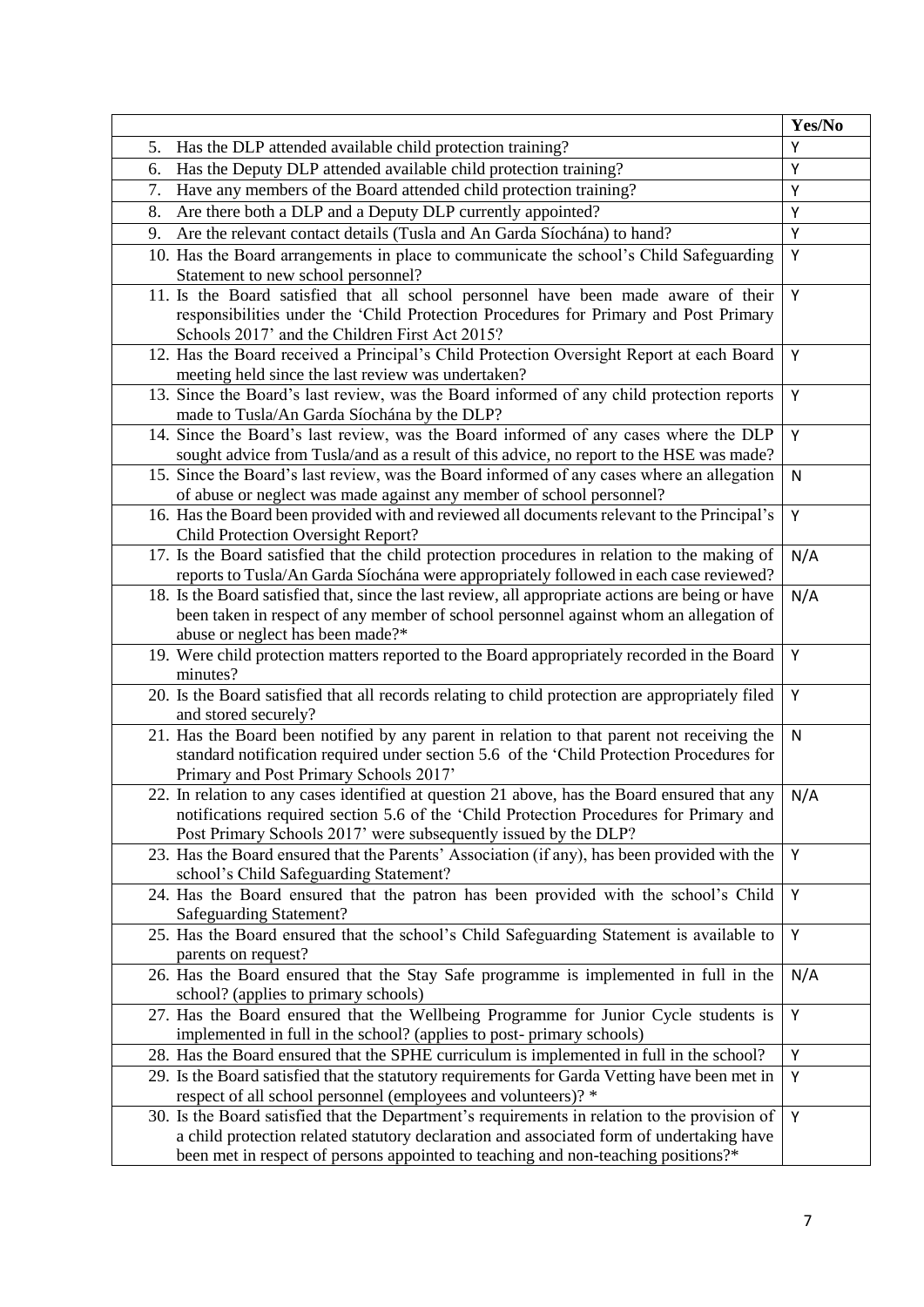|                                                                                                                                                   | Yes/No |
|---------------------------------------------------------------------------------------------------------------------------------------------------|--------|
| 31. Is the Board satisfied that, from a child protection perspective, thorough recruitment and                                                    | Y      |
| selection procedures are applied by the school in relation to all school personnel<br>(employees and volunteers)?*                                |        |
|                                                                                                                                                   |        |
| 32. Has the Board considered and addressed any complaints or suggestions for<br>improvements regarding the school's Child Safeguarding Statement? | N      |
| 33. Has the Board sought the feedback of parents in relation to the school's compliance with                                                      | N      |
| the requirements of the child safeguarding requirements of the 'Child Protection                                                                  |        |
| Procedures for Primary and Post Primary Schools 2017'                                                                                             |        |
| 34. Has the Board sought the feedback of pupils in relation to the school's child safeguarding<br>arrangements?                                   | Υ      |
| 35. Is the Board satisfied that the 'Child Protection Procedures for Primary and Post Primary                                                     | Υ      |
| Schools 2017' are being fully and adequately implemented by the school?                                                                           |        |
| 36. Has the Board identified any aspects of the school's Child Safeguarding Statement                                                             | N      |
| and/or its implementation that require further improvement?                                                                                       |        |
| 37. Has the Board put in place an action plan containing appropriate timelines to address                                                         | Υ      |
| those aspects of the school's Child Safeguarding Statement and/or its implementation                                                              |        |
| that have been identified as requiring further improvement?                                                                                       |        |
| 38. Has the Board ensured that any areas for improvement that that were identified in any                                                         | N/A    |
| previous review of the school's Child Safeguarding Statement have been adequately                                                                 |        |
| addressed?                                                                                                                                        |        |

\*In schools where the ETB is the employer the responsibility for meeting the employer's requirements rests with the ETB concerned. In such cases, this question should be completed following consultation with the ETB.

Signed Date:

Chairperson, Board of Management

Signed: Date: Principal/Secretary to the Board of Management